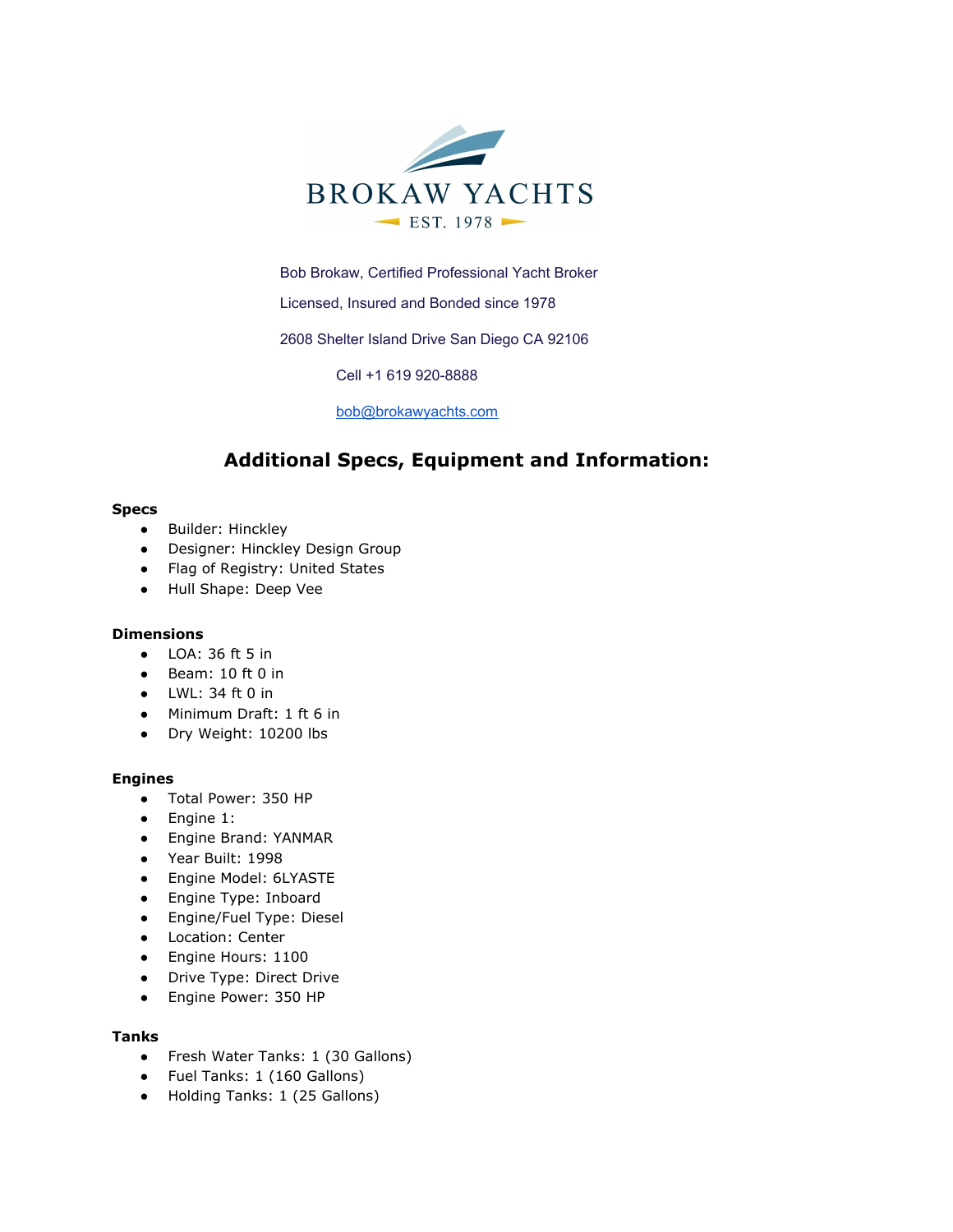#### **Accommodations**

- Number of double berths: 1
- Number of cabins: 1
- Number of heads: 1

# **Electronics**

- GPS
- Compass
- CD player
- DVD player
- Radar
- Log-speedometer
- Depthsounder
- Cockpit speakers
- VHF
- Autopilot
- Radio
- Wind speed and direction

#### **Inside Equipment**

- Refrigerator
- Bow thruster
- Electric head
- Manual bilge pump
- Battery charger
- Hot water
- Microwave oven
- Heating
- Electric bilge pump

# **Electrical Equipment**

- Shore power inlet
- Inverter
- Electrical Circuit: 12V

#### **Outside Equipment/Extras**

- Cockpit table
- Swimming ladder
- Cockpit cushions
- Electric windlass

#### **Covers**

- Cockpit cover
- Bimini Top